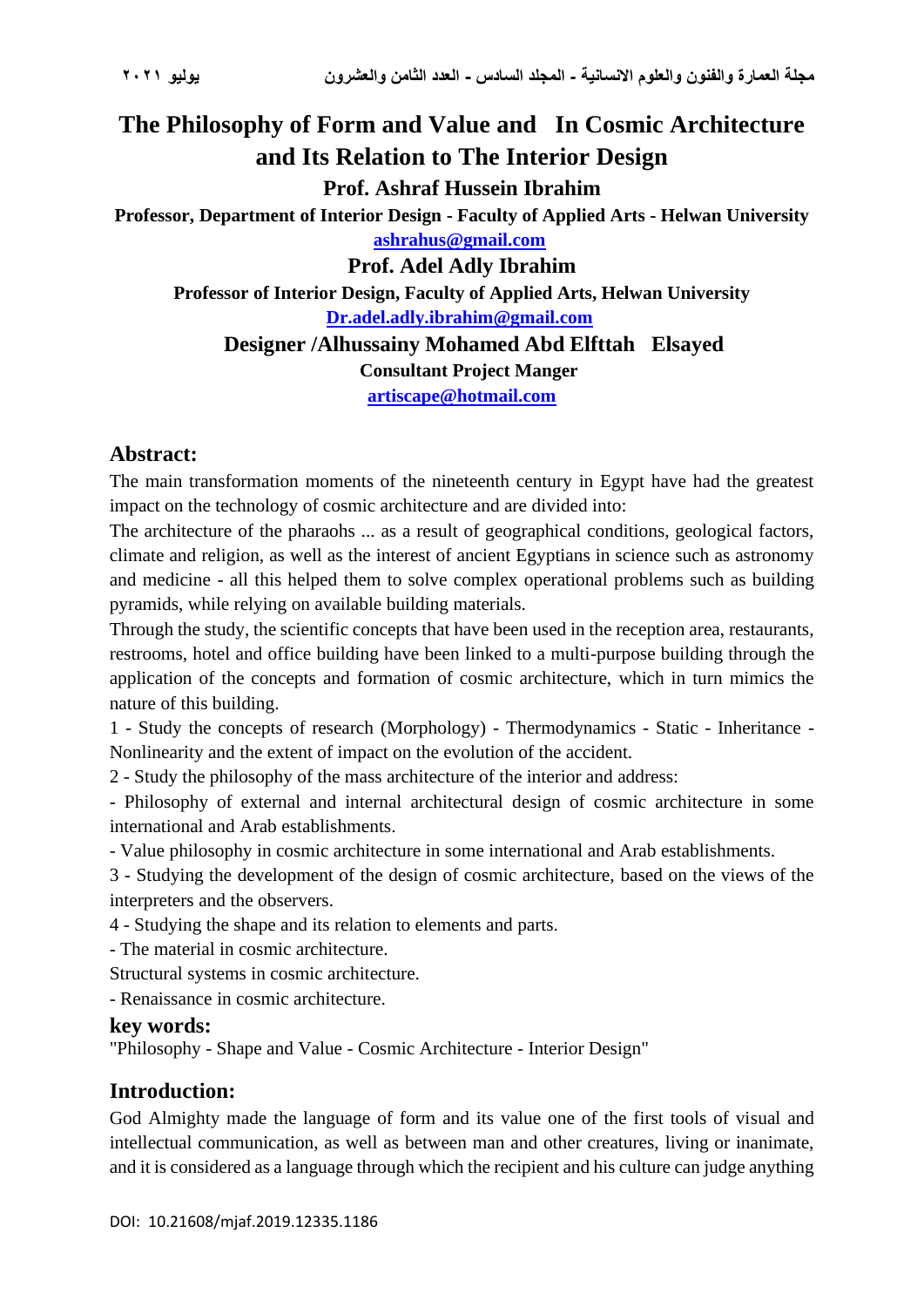he sees. And those who reflect on the creation of the heavens and the earth, our Lord, you did not create this in vain, glory be to you, so protect us from the torment of the fire.

Man is considered a measure of all things according to his needs and that he is the decisionmaker in what he needs and demands in accordance with his own standards and laws, while in the modern era the vision and ideas became clear and man became an element in a natural system with different standards, as sciences and knowledge became branched and multiple and attention turned towards the universality in general. To the dynamic movement, the human being is no longer the focus of attention. Contemporary architecture has tracked these changes and appeared to see many architectural trends that followed a set of foundations and ideas on which its formations are based.

Global societies that are distinguished by character or style, especially Arab societies, have been subjected to a kind of schizophrenia and duplication between heritage and identity between the various currents in architecture, which caused a kind of misinformation, due to the distinctiveness of these societies by the transmission of cultural values and genes, including a set of forms and values acquired from the content. surrounding environment".

"Architecture and culture may change due to the emergence of the science of complexity, the modern worldview was influenced by the popular science and showed the universe in a more creative and dynamic way. . . . . . . . . . . . . . . . . . . . . . . . . . . . . . . . . . . . . . . . . . . . . . . . . . . . . . .

. . . . . . . .

"Where the interior architecture suffers from a state of civilized clash between the global represented by globalization and its dependence, and the local represented by everything that is authentic and has roots as a result of changes and developments in the whole world, and thus ideas and concepts have changed."

"People may recognize things by their names, but they do not perceive them correctly. Therefore, the difference in the image and its change led to a misunderstanding of the shapes and their true value of this architecture, and they are analyzed as close as possible to the image stored in the mind."

The beginning of the plastic development of architecture proceeded rapidly since the beginning of the establishment of the Bauhaus school, so their works were characterized by modernity and contemporary, and this school still has a strong influence on contemporary art schools, as it was founded by the architect (Walter Gropius) in 1919. The aim of its establishment was to work on unifying all forms of fine artistic activity, such as sculpture, photography, decoration and applied arts, and reorganizing them and placing them in a crucible.

One under the banner of architecture and to integrate with it, it calls that the building is the focus of all arts, meaning that painting, photography and sculpture are all part of its contents, as it aims to remove all the dark barriers between the arts that are said to be beautiful and the applied arts that the Bauhaus proceeded to remove the barriers between What is beautiful and what is practical is the study of craft, materials and technical forms.

# **Refernces:**

**-A**hmed Ghadah Mostafa ,loghat alfan bayn alzat wa elmawdoaia . maktabet alanglo almasria , 2008 pag 11

-Nabel , halla aly , alaket alshakl we almaana be edrak almotalaky fe amaret alkon almotatawer

, resalyt majester , kolit alhandasa gameat alkahra yanayer 2010 pag 3